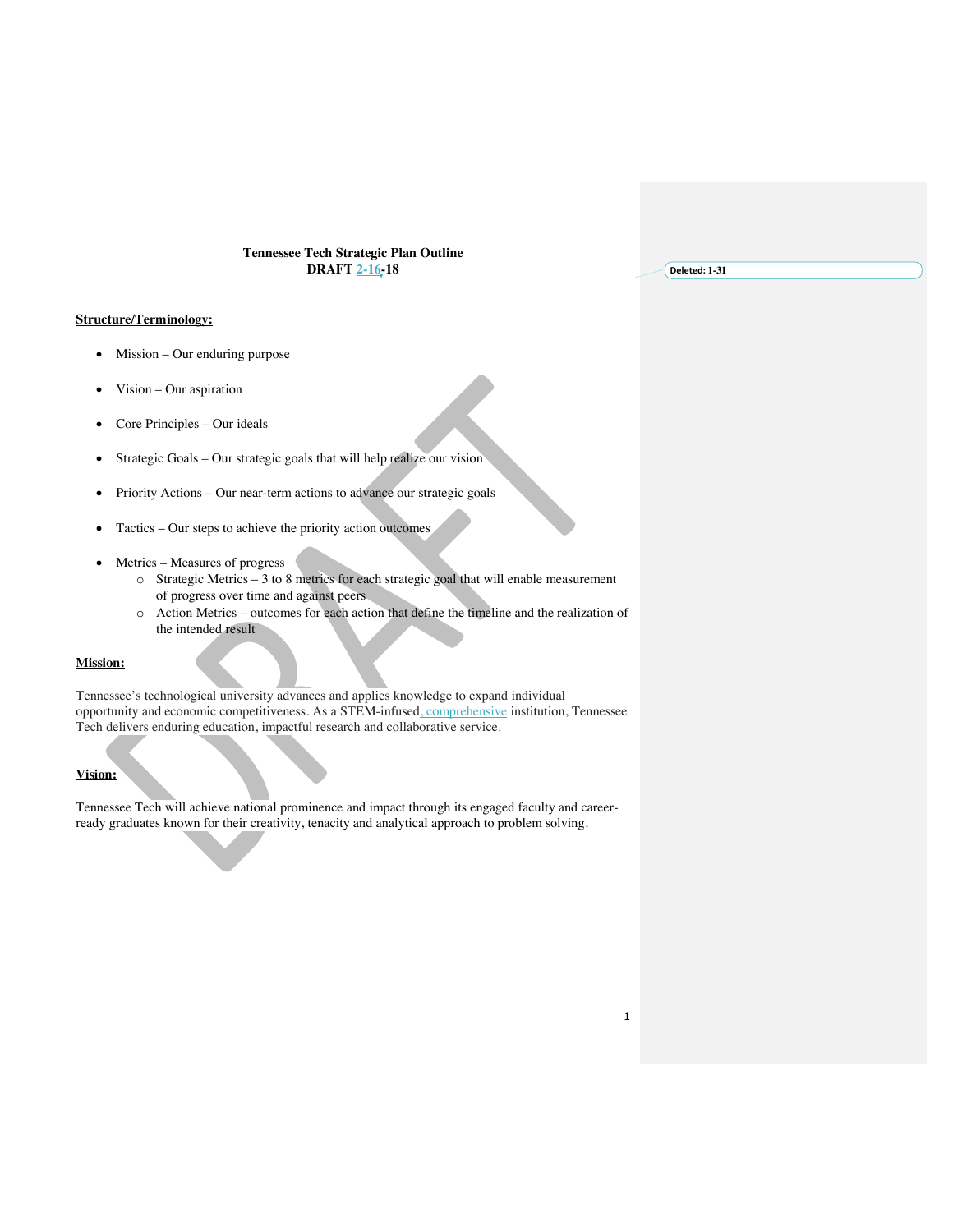### **Core Principles:**

- **Student Success** We enable students to realize their potential, craft individualized experiences and discover their passion.
- **Value Creation** We provide a high return on investment from our state, tuition and donor resources.
- **Meaningful Innovation** We are committed to purposefully innovating in all we do.
- **Engaging Community** We offer a diverse and welcoming community and provide a campus
- size and atmosphere that fosters personal attention and fit. • **Academic Excellence** – We expect and produce high academic achievement, foster
- collaboration and inspire creativity and realized potential for the entire campus community.

### **Strategic Goals:**

- Education for Life
- Innovation in all We Do
- Unparalleled Stewardship
- Engagement for Impact
- **Deleted:** consistently
- **Deleted: Genuine**
- **Deleted:** and offer a diverse and welcoming community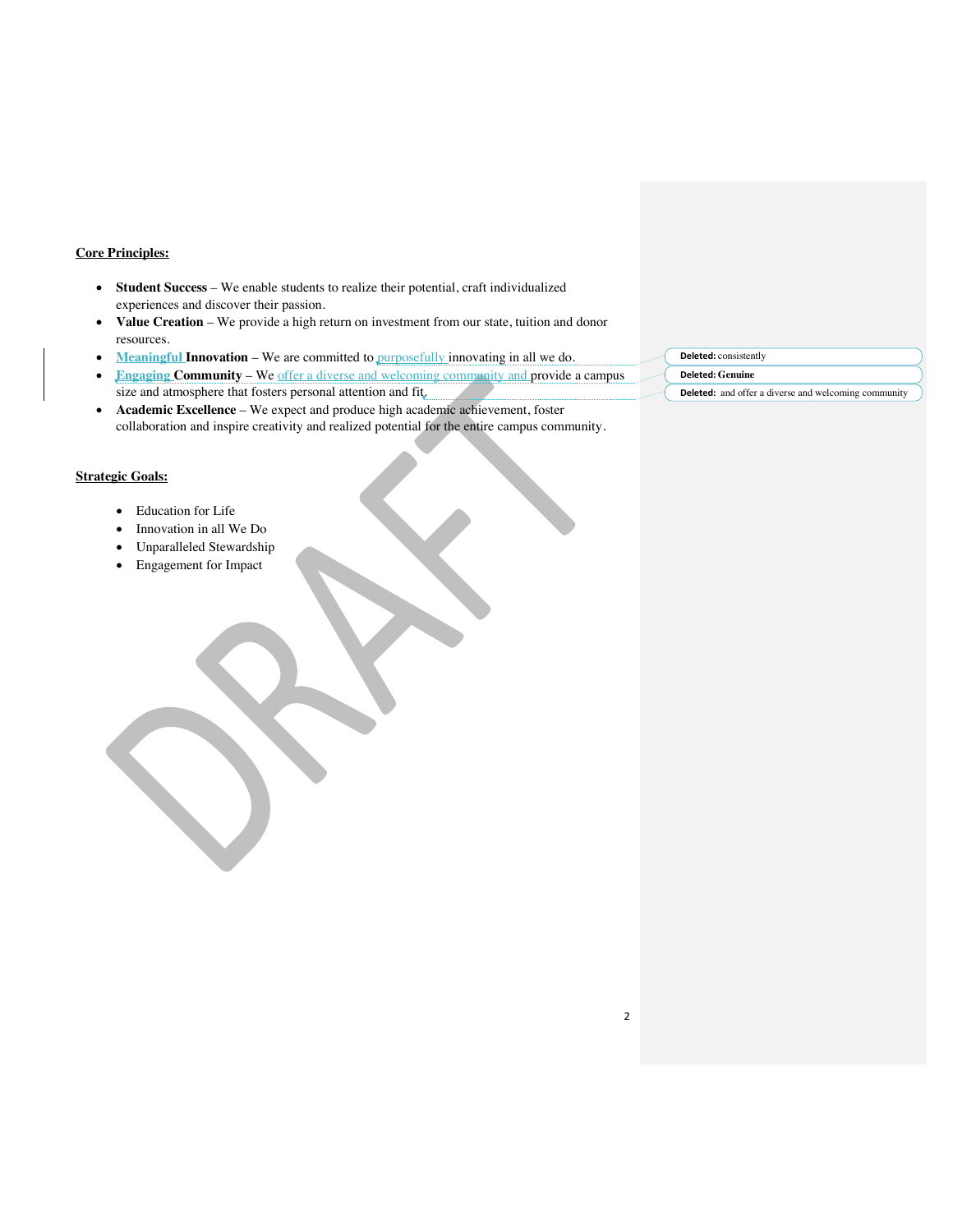#### **Goal I**

- **Education for Life** Tennessee Tech provides education that unleashes the potential and passion within our students and prepares them for successful careers and culturally enriched lives. TTU also provides educational opportunities, programs, credentials and degrees to fuel the lifelong learning necessary for enduring achievement.
	- A. Priority Action: *Incorporate* multiple experiential learning opportunities in all undergraduate programs.
	- B. Priority Action: Create a Tech-unique general education curriculum to provide the foundation for technologically adept, analytically capable, career-ready graduates.

a. Ensure discipline-relevant communication skills

- C. Priority Action: Develop/grow experiences that emphasize diversity, global relevance, increase international travel, hosting, study abroad, immersive engagement, and other high impact practices.
- D. Priority Action: Develop innovative, stackable credentials and associated pathways to be responsive to employer needs and entrepreneurial opportunities.

| <b>Deleted:</b> meaningful |
|----------------------------|

**Deleted:** ore

Formatted: Font: (Default) Times New Roman, 12 pt **Formatted:** Indent: Left: 0.5", Space After: 8 pt, Line<br>spacing: Multiple 1.08 li, No bullets or numbering **Formatted** Formatted: Indent: Left: 0", Hanging: 0.5" **Deleted:** ¶ **Deleted:** programs **Deleted:** etc

**Deleted:** All Tech undergraduate students will complete

**Commented [ZL1]:** Make adult learners/ed explicit

**Commented [ZL2]:** Is certificate programs a clearer way to say this?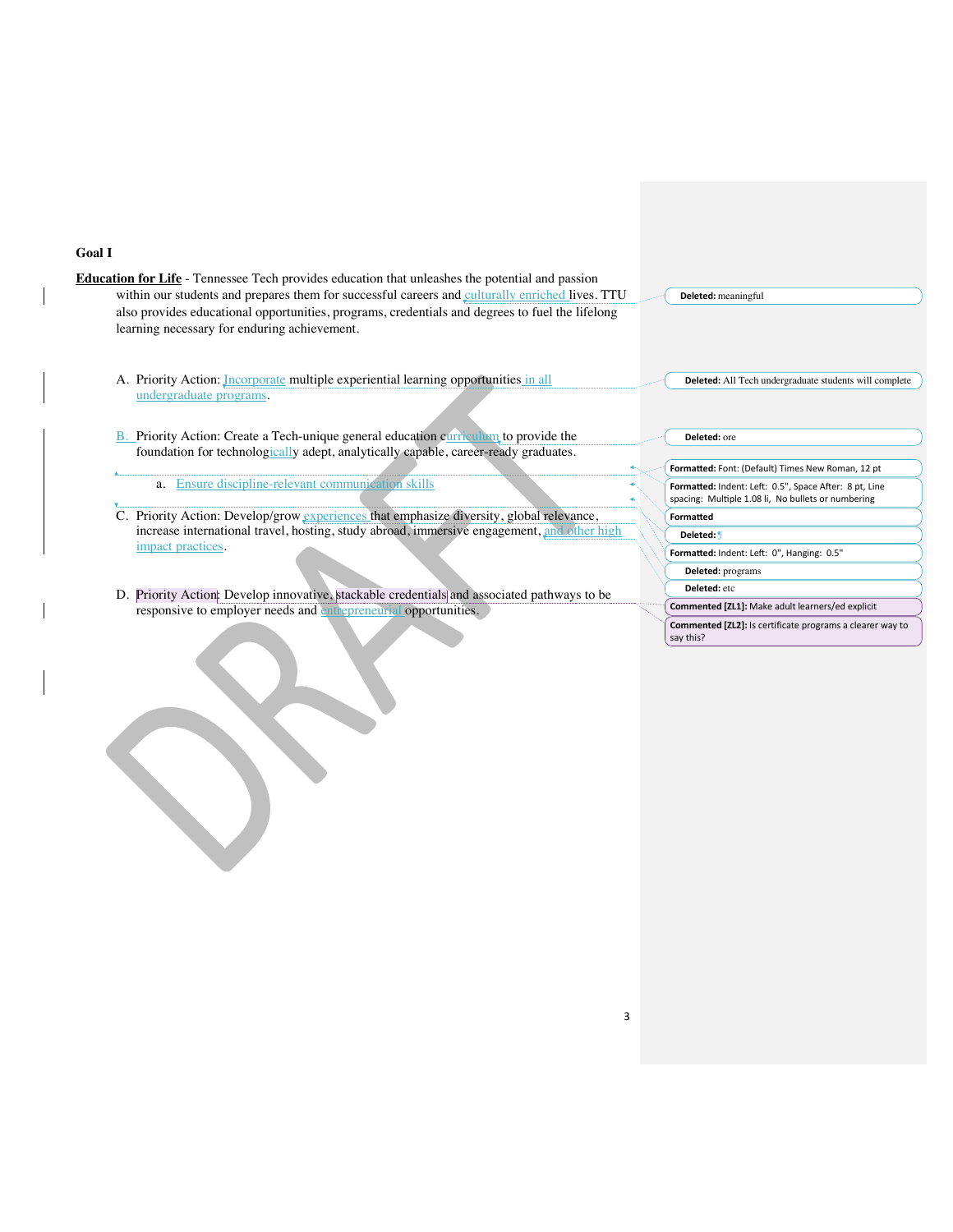#### **Goal 2**

**Innovate in All We Do** -Tennessee Tech innovates in all we do, embracing and deploying our technological foundation in our education, research, service and stewardship.

A. Priority Action: Each college will develop and implement technologically-infused programs.

### B. Priority Action: Increase research, scholarly activities, intellectual and creative contributions associated with university, college and departmental strategic priorities.

C. Priority Action: Implement specific strategies, structures and resources to serve adult learners and offer online/hybrid delivery systems to increase accessibility, expand our reach and enhance our opportunity for impact.

D. Priority Action: Recruit, hire, retain and reward a diverse faculty/staff who value collaboration, external engagement and life-long learning.

**Deleted:** a business model with **Deleted:** y

**Deleted:** a **Deleted:** foc **Deleted:** signature

**Commented [ZL3]:** Include something about online/hybrid **Deleted:** Create a model to r

4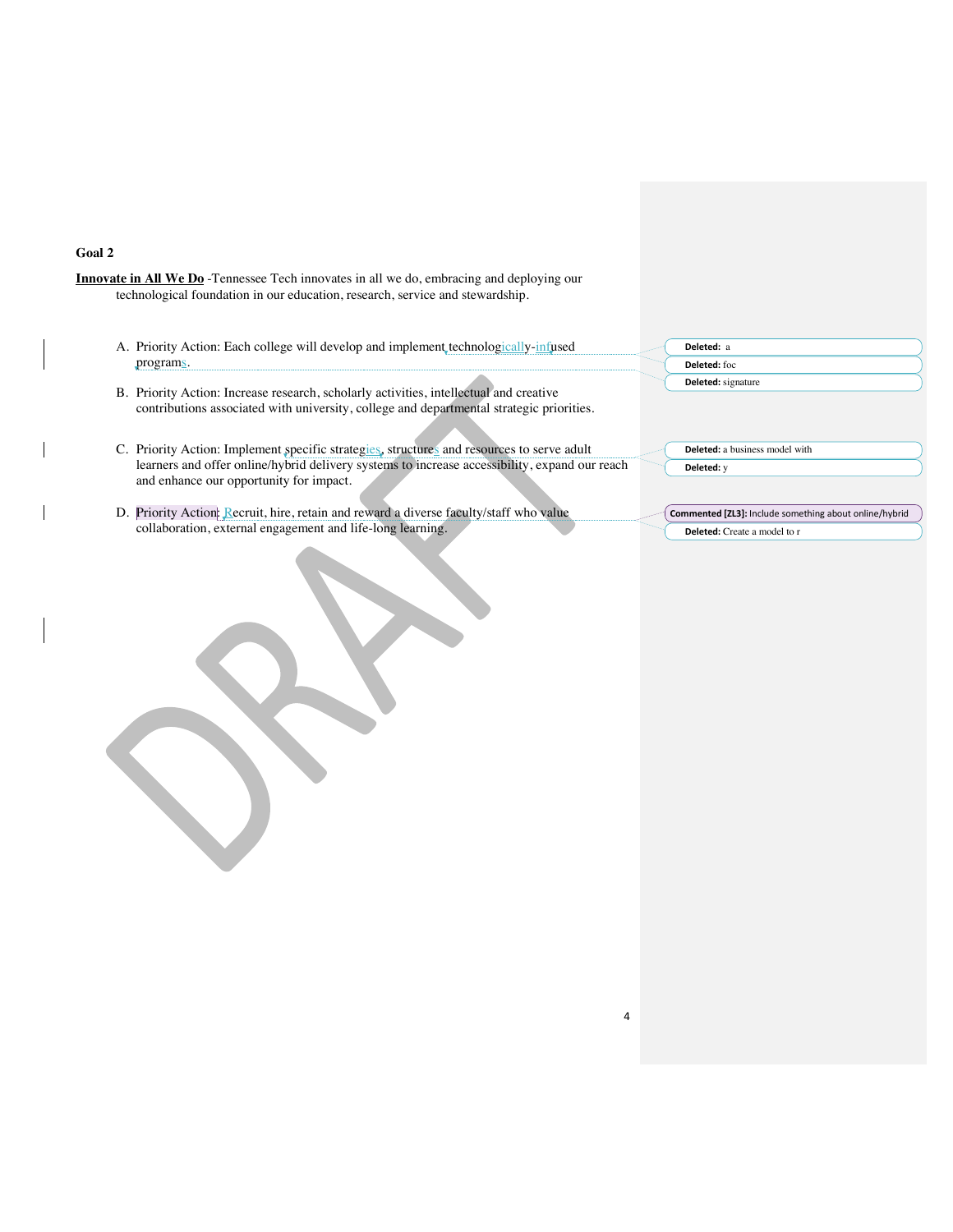# **Goal 3**

 $\mathbf{I}$ 

 $\overline{\phantom{a}}$ 

| Unparalleled Stewardship - [Tennessee Tech is relentlessly focused on the effective deployment of<br>our resources for optimal mission impact and return on investment for students. | Commented [ZL4]: Infused with militaristic language.<br>Tennessee Tech is focused on optimizing resources and<br>return on investment for students. |
|--------------------------------------------------------------------------------------------------------------------------------------------------------------------------------------|-----------------------------------------------------------------------------------------------------------------------------------------------------|
| A. Priority Action: Improve efficiency and effectiveness of operational/administrative<br>processes and procedures.                                                                  |                                                                                                                                                     |
| B. Priority Action: Initiate a pooled endowment fund to provide need-based scholarships and                                                                                          |                                                                                                                                                     |
| internships to qualified students.                                                                                                                                                   | Deleted: Tech-based                                                                                                                                 |
|                                                                                                                                                                                      | <b>Deleted:</b> Tennesseans                                                                                                                         |
| C. Priority Action: Continue to develop, implement and evaluate a dynamic long-term budget<br>model that informs effective financial management planning and consistent strategic    | Deleted: and<br>Deleted: financial                                                                                                                  |
| investment.                                                                                                                                                                          |                                                                                                                                                     |
|                                                                                                                                                                                      |                                                                                                                                                     |